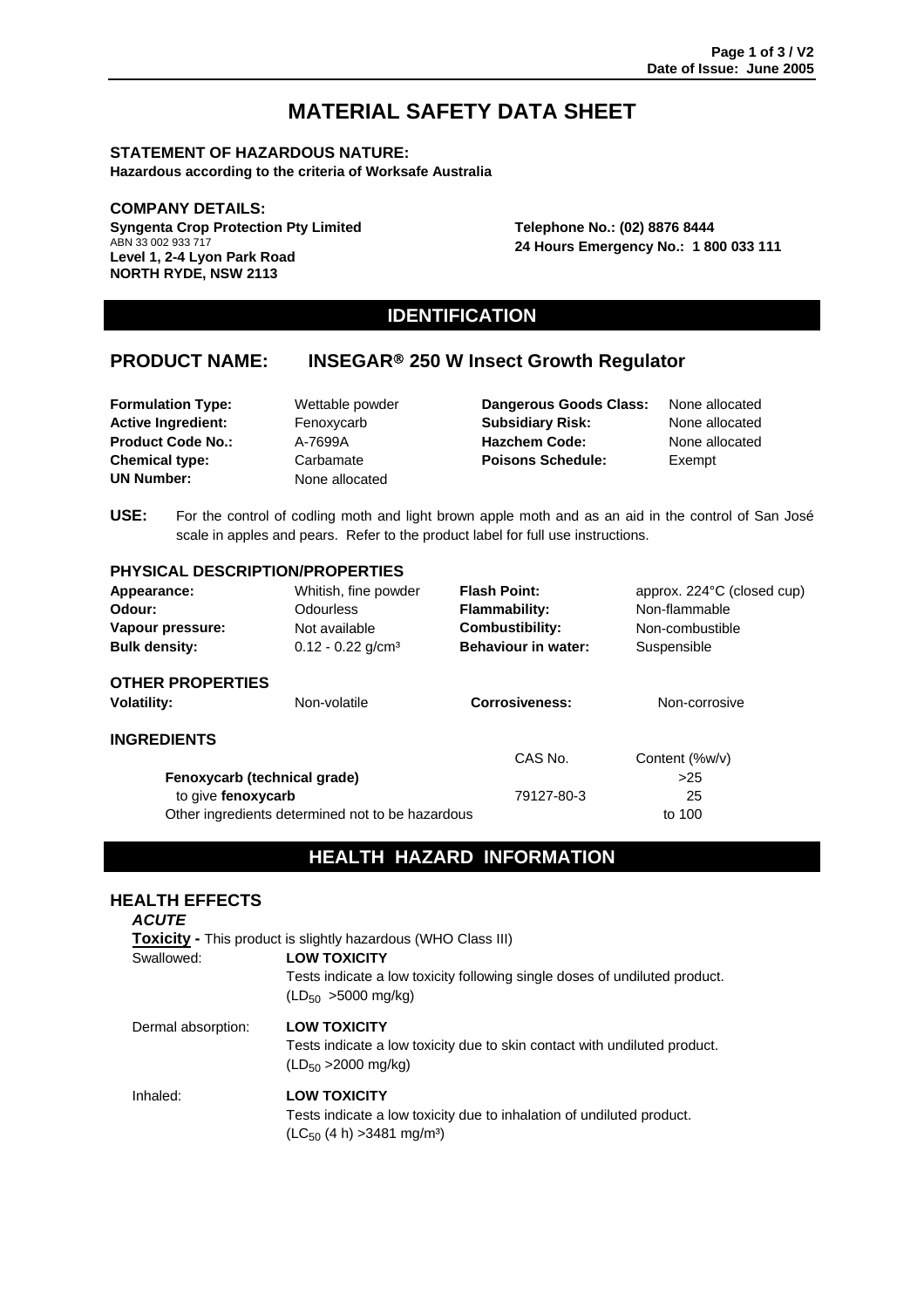# **Irritation**

| Eye:  | <b>SLIGHT IRRITANT</b> |
|-------|------------------------|
| Skin: | <b>SLIGHT IRRITANT</b> |

### **Sensitisation**

Skin: **NON-SENSITISER**

### **Poisoning symptoms:**

No case of human poisoning due to this product is on record. The poisoning symptoms observed in studies were non-specific.

### *CHRONIC* (Active Ingredient)

**Fenoxycarb technical** has been extensively tested and no evidence of mutagenic, teratogenic or reproductive effects were obtained.

# **FIRST AID**

### **In case of poisoning by any exposure route contact a doctor or Poisons Information Centre. Phone 131 126.**

| Swallowed:         | In case of poisoning contact a doctor or Poisons Information Centre.              |  |  |  |  |  |  |
|--------------------|-----------------------------------------------------------------------------------|--|--|--|--|--|--|
| Eve:               | Flush with large quantities of clean tap water for at least 15 minutes.           |  |  |  |  |  |  |
| Skin:              | Remove any contaminated clothing and wash affected areas thoroughly with soap and |  |  |  |  |  |  |
|                    | water.                                                                            |  |  |  |  |  |  |
| والمستواري والمرار | Maria affasta da susso ta foschi alcan di casa at oscitiva concenta di c          |  |  |  |  |  |  |

Inhaled: Move affected person to fresh air and keep at rest until recovered.

# **ADVICE TO DOCTOR**

No specific antidote exists. Treat symptomatically.

# **PRECAUTIONS FOR USE**

# **ALWAYS READ AND FOLLOW THE LABEL INSTRUCTIONS AND WARNINGS**

### **EXPOSURE STANDARDS**

The nuisance particulate exposure standard of 10mg/m<sup>3</sup> of inspirable air should not be exceeded for airborne dust generated from this material.

No official exposure standards have been established for any of the ingredients of this product.

**Exposure Potential -** Swallowing is unlikely under normal conditions of usage. Significant skin uptake does not occur. Inhalation is a possible route of exposure. This product is diluted with water prior to use as a spray. This diluted form is less toxic by all routes of exposure.

**Re-entry Period -** Do not enter treated areas without protective clothing until the spray has dried.

# **ENGINEERING CONTROLS**

No special requirements. Product is used outdoors.

### **PERSONAL PROTECTION**

Avoid contact with eyes and skin. After use and before eating, drinking or smoking, wash hands, arms and face thoroughly with soap and water.

# **FLAMMABILITY**

This product is NON-FLAMMABLE and non-combustible.